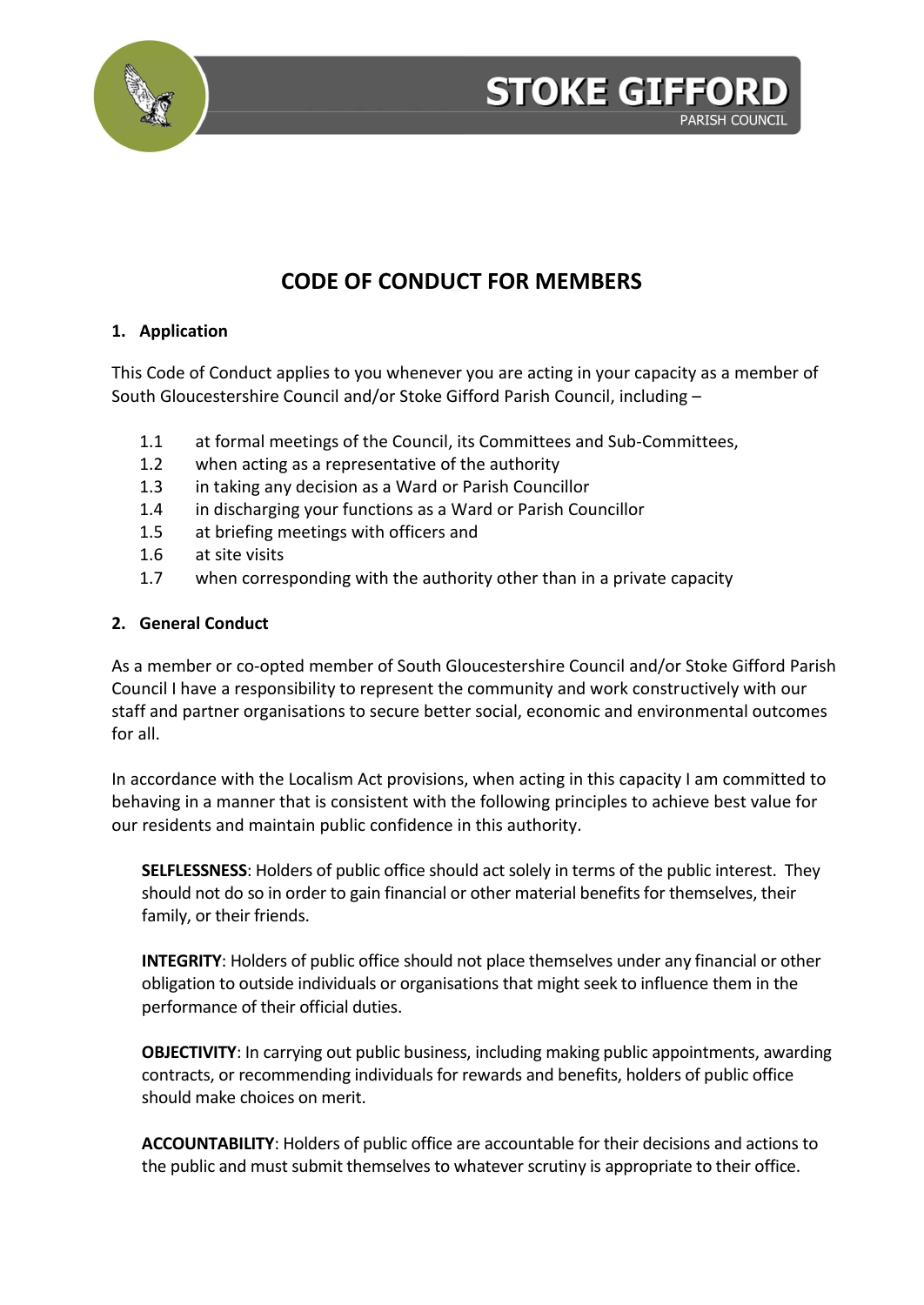

**OPENNESS**: Holders of public office should be as open as possible about all the decisions and actions that they take. They should give reasons for their decisions and restrict information only when the wider public interest clearly demands.

**STOKE GIFFOR** 

**PARISH COUNCIL** 

**HONESTY**: Holders of public office have a duty to declare any private interests relating to their public duties and to take steps to resolve any conflicts arising in a way that protects the public interest.

**LEADERSHIP**: Holders of public office should promote and support these principles by leadership and example.

As a Member of South Gloucestershire Council and/or Stoke Gifford Parish Council*,* my conduct will in particular address the statutory principles of the code of conduct by:

- Championing the needs of residents the whole community and in a special way my constituents, including those who did not vote for me.
- Dealing with representations or enquiries from residents, members of our communities and visitors fairly, appropriately and impartially.
- Not allowing other pressures, including the financial interests of myself or others connected to me, to deter me from pursuing constituents' casework, the interests of the Authority's area or the good governance of the authority in a proper manner.
- Exercising independent judgement and not compromising my position by placing myself under obligations to outside individuals or organisations who might seek to influence the way I perform my duties as a member/co-opted member of this authority.
- Listening to the interests of all parties, including relevant advice from statutory and other professional officers, taking all relevant information into consideration, remaining objective and making decisions on merit.
- Being accountable for my decisions and co-operating when scrutinised internally and externally, including by local residents.
- Contributing to making this authority's decision-making processes as open and transparent as possible to enable residents to understand the reasoning behind those decisions and to be informed when holding me and other members to account but restricting access to information when the wider public interest or the law requires it
- Behaving in accordance with all our legal obligations, alongside any requirements contained within this authority's policies, protocols and procedures, including on the use of the Authority's resources.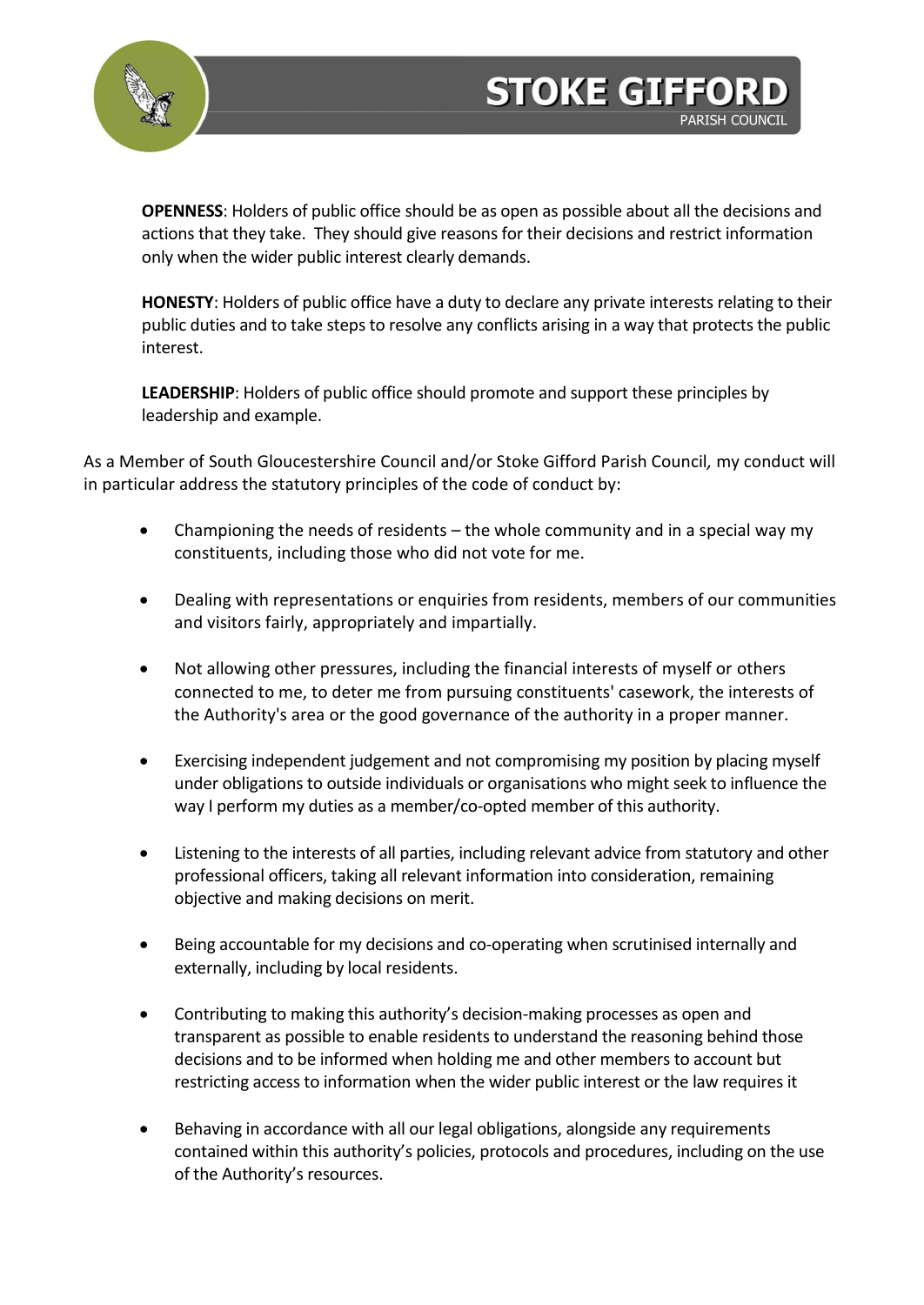

**STOKE GIFFOR** 

**PARISH COUNCIL** 

- Always treating people with respect, including the organisations and public I engage with and those I work alongside.
- Providing leadership through behaving in accordance with these principles when championing the interests of the community with other organisations as well as within this authority.

## **3. Disclosable Pecuniary Interests (DPIs)**

#### You must -

- a. comply with the statutory requirements to register, disclose and withdraw from participating in respect of any matter in which you have a disclosable pecuniary interest
- b. ensure that your register of interests is kept up to date and notify the Monitoring Officer in writing within 28 days of becoming aware of any change in respect of your disclosable pecuniary interests
- c. make verbal declaration of the existence and nature of any disclosable pecuniary interest at any meeting at which you are present at which an item of business which affects or relates to the subject matter of that interest is under consideration, at or before the consideration of the item of business or as soon as the interest becomes apparent and leave the room for the duration of the debate and the vote on the item of business which affects or relates to the interest.
- d. "Meeting" means any meeting organised by or on behalf of the authority, including
	- i. any meeting of the Council, or a Committee or Sub-Committee of Council
	- ii. any meeting of the Cabinet and any Committee of the Cabinet
	- iii. in taking a decision as a Ward or Parish Councillor
	- iv. at any briefing by officers; and
	- v. at any site visit to do with business of the authority

#### **4. Other Interests**

a. In addition to the requirements of Paragraph 3, if you attend any meeting which includes Council, Committee, Sub-Committee or Joint Committee of Council (but which for the avoidance of doubt does not include informal meetings with officers or member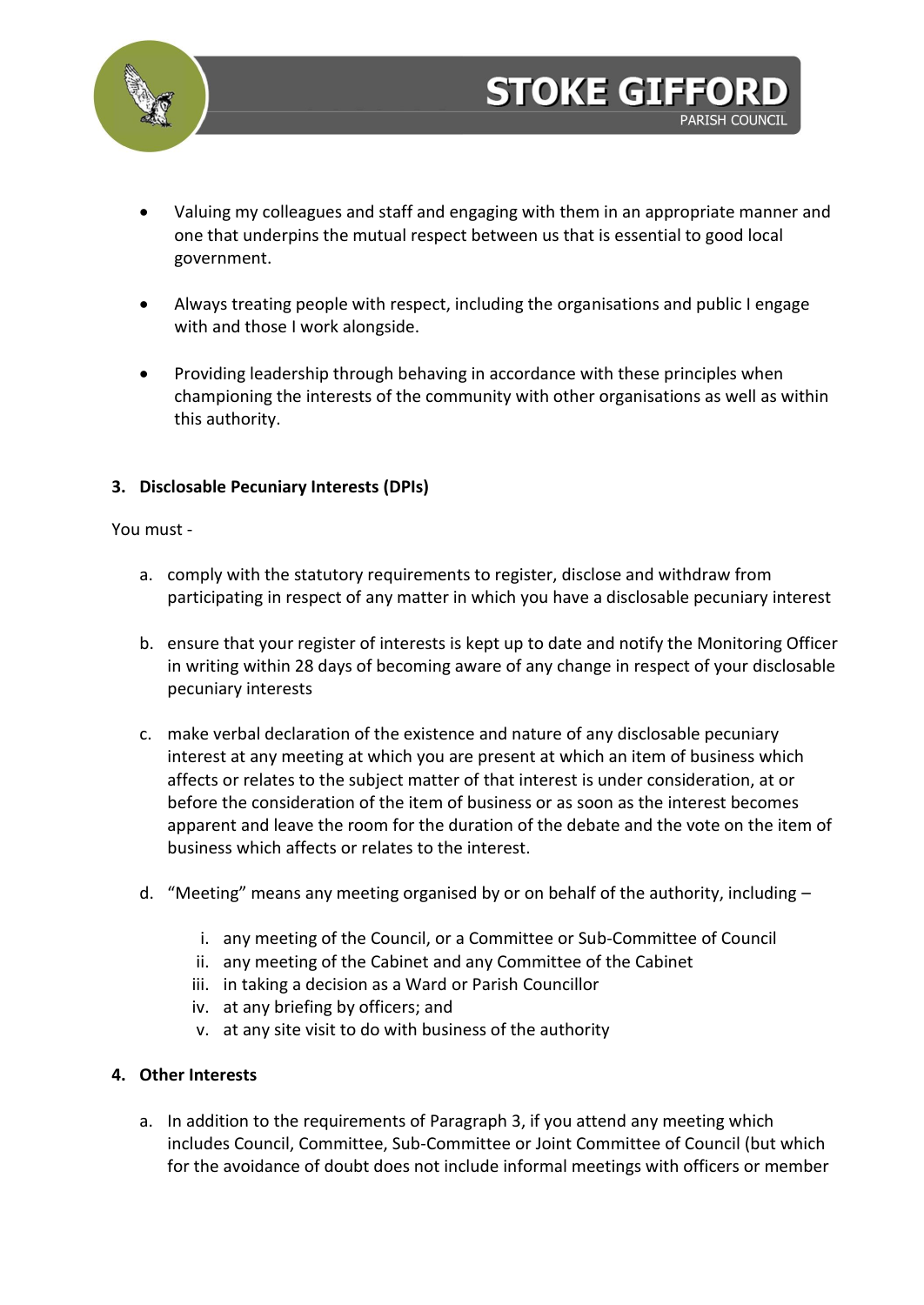



briefings)at which any item of business is to be considered and you are aware that you have a "non-disclosable pecuniary interest or non-pecuniary interest" in that item, you must make verbal declaration of the existence and nature of that interest at or before the consideration of the item of business or as soon as the interest becomes apparent and leave the room for the duration of the debate and the vote on the item of business which affects or relates to the interest.

- b. You have a "non-disclosable pecuniary interest or non-pecuniary interest" in an item of business of your authority where –
	- i. a decision in relation to that business might reasonably be regarded as affecting the well-being or financial standing of you or a member of your family or a person or body with whom you have a close association to a greater extent than it would affect the majority of the Council Tax payers, ratepayers or inhabitants of the ward or electoral area for which you have been elected or otherwise of the authority's administrative area, or
	- ii. it relates to or is likely to affect any of the interests listed in the Table in the Appendix to this Code, but in respect of a member of your family (other than a "relevant person") or a person with whom you have a close association

and that interest is not a disclosable pecuniary interest.

For the avoidance of doubt a report by a Member to Council, Committee, Sub Committee on the activities of an outside body to which they are appointed by Council, will not constitute a breach of the Code of Conduct, provided that the report does not require a decision that affects the wellbeing or financial position of that organisation

## **5. Gifts and Hospitality**

- a. You must, within 28 days of receipt, notify the Monitoring Officer in writing of any gift, benefit or hospitality with a value in excess of £100 which you have accepted as a member from any person or body other than the authority.
- b. The Monitoring Officer will place your notification on a public register of gifts and hospitality.
- c. This duty to notify the Monitoring Officer does not apply where the gift, benefit or hospitality comes within any description approved by the authority for this purpose.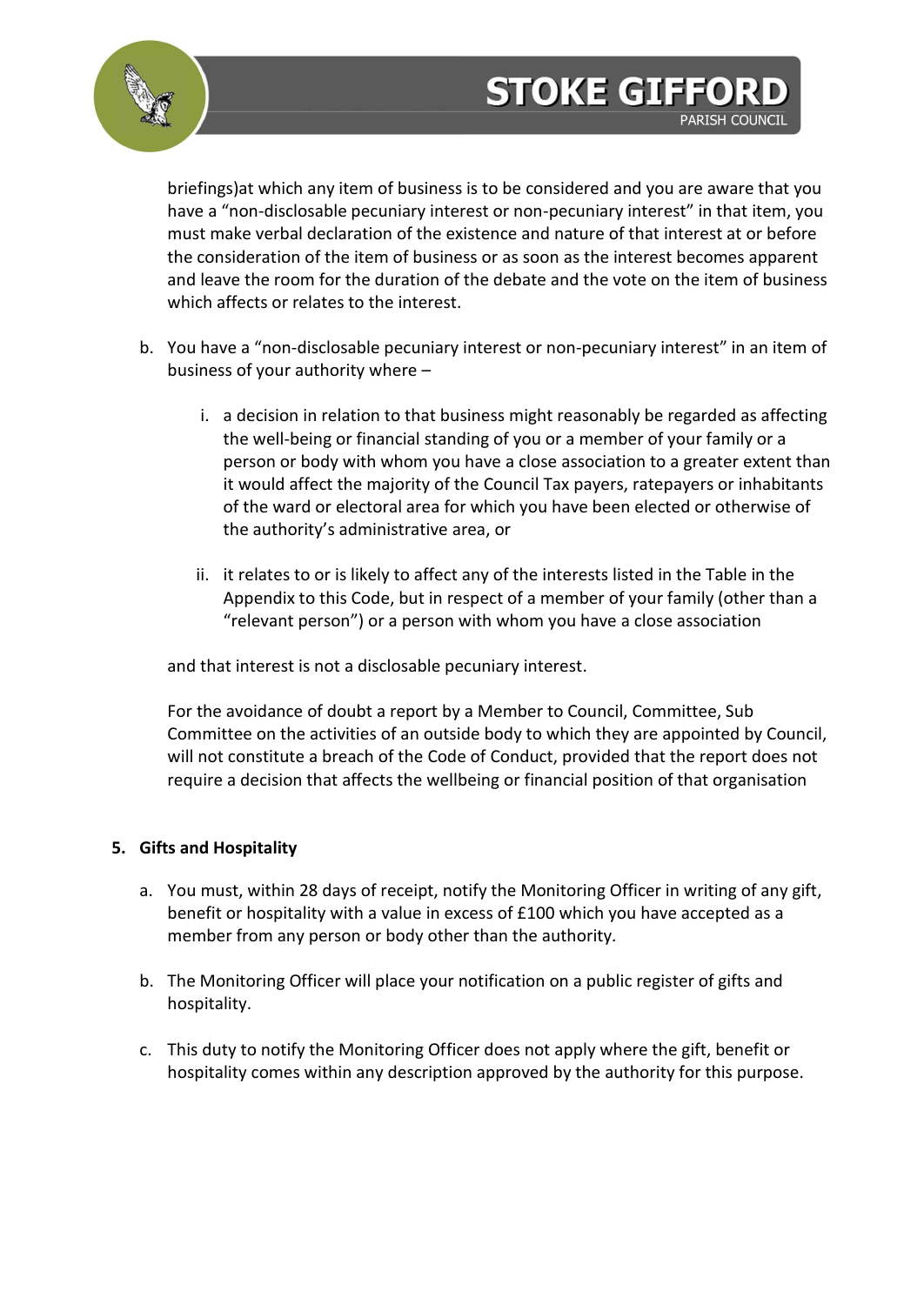

#### **APPENDIX**

## **Disclosable Pecuniary Interests (DPIs)**

The duties to register, disclose and not to participate in respect of any matter in which a member has a Disclosable Pecuniary Interest are set out in Chapter 7 of the Localism Act 2011.

Disclosable pecuniary interests are defined in the Relevant Authorities (Disclosable Pecuniary Interests) Regulations 2012 as follows –

| Interest                                             | Prescribed description                                                                                                                                                                                                                                                                                                                                                                                                                        |
|------------------------------------------------------|-----------------------------------------------------------------------------------------------------------------------------------------------------------------------------------------------------------------------------------------------------------------------------------------------------------------------------------------------------------------------------------------------------------------------------------------------|
| Employment, office, trade,<br>profession or vacation | Any employment, office, trade, profession or vocation carried<br>on for profit or gain.                                                                                                                                                                                                                                                                                                                                                       |
| Sponsorship                                          | Any payment or provision of any other financial benefit (other<br>than from the relevant authority) made or provided within the<br>relevant period in respect of any expenses incurred by M in<br>carrying out duties as a member, or towards the election<br>expenses of M.<br>This includes any payment or financial benefit from a trade<br>union within the meaning of the Trade Union and Labour<br>Relations (Consolidation) Act 1992). |
| Contracts                                            | Any contract which is made between the relevant person (or a<br>body in which the relevant person has a beneficial interest)<br>and the relevant authority-<br>(a) under which goods or services are to be provided or works<br>are to be executed; and<br>(b) which has not been fully discharged.                                                                                                                                           |
| Land                                                 | Any beneficial interest in land which is within the area of the<br>relevant authority.                                                                                                                                                                                                                                                                                                                                                        |
| Licences                                             | Any licence (alone or jointly with others) to occupy land in the<br>area of the relevant authority for a month or longer.                                                                                                                                                                                                                                                                                                                     |
| Corporate tenancies                                  | Any tenancy where (to M's knowledge)-<br>(a) the landlord is the relevant authority; and<br>(b) the tenant is a body in which the relevant person has a<br>beneficial interest.                                                                                                                                                                                                                                                               |
| <b>Securities</b>                                    | Any beneficial interest in securities of a body where-<br>(a) that body (to M's knowledge) has a place of business or<br>land in the area of the relevant authority; and                                                                                                                                                                                                                                                                      |